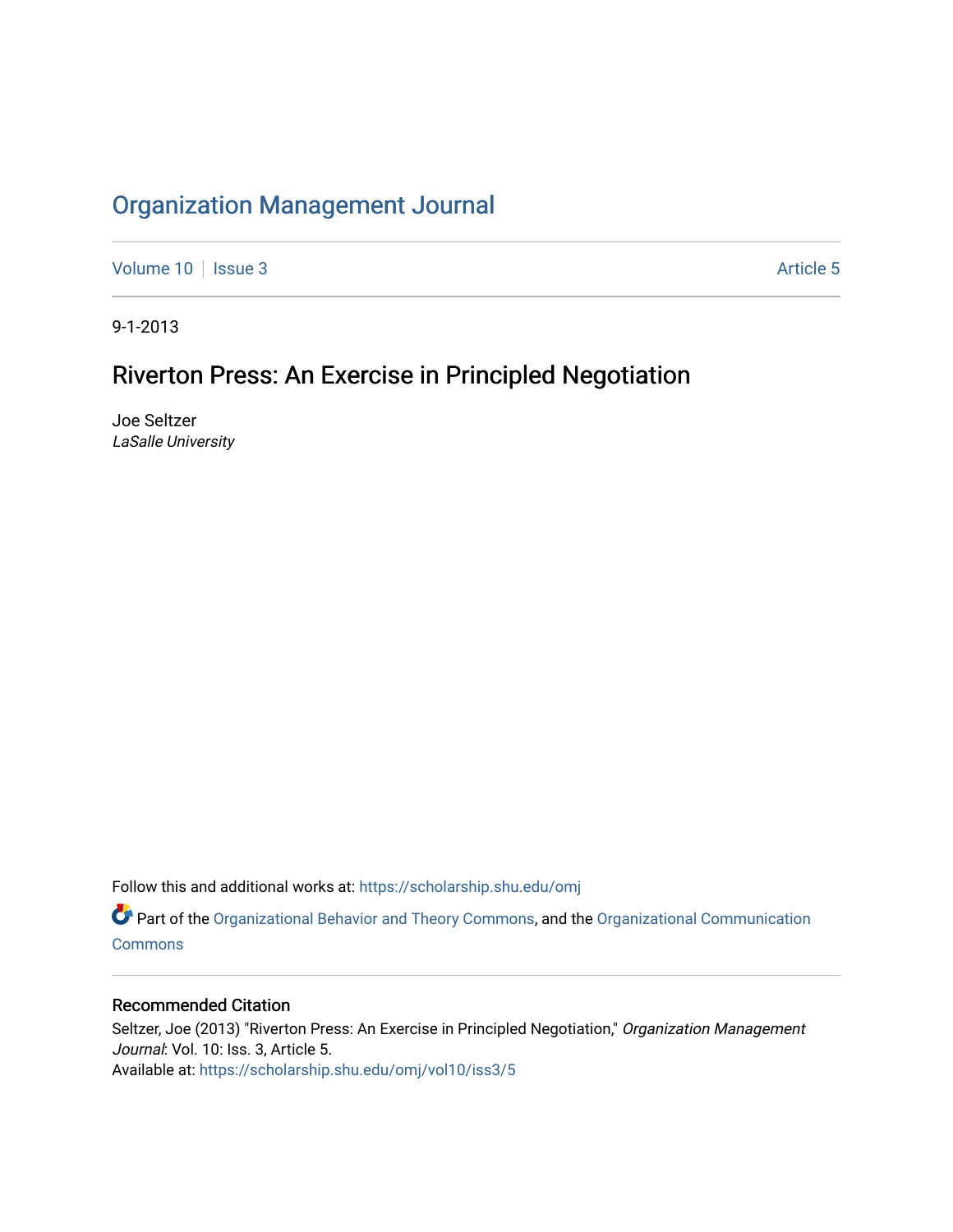## **Riverton Press: An Exercise in Principled Negotiation**

## **Joe Seltzer1**

<sup>1</sup>*Management and Leadership Department, LaSalle University, Philadelphia, Pennsylvania, USA*

**Negotiation is coming into increased use as a topic in business schools, with an emphasis on new approaches such as principled negotiation (Fisher, Ury, & Patton, 2011). This provides an alternative to the "position-based" negotiations of the labor–management tradition that used primarily distributive bargaining. While the literature has expanded, there seems to be a shortage of experiential exercises that work well. I present the "Riverton Press," which is a two-person role-play that asks participants to negotiate using the ideas of principled negotiation. A short summary of the theory of principled negotiation, teaching notes, examples of classroom use and student responses, and complete materials for the exercise are provided. Students show evidence of increased understanding of principled negotiations and ability to use the method more effectively after doing the role-play and classroom debrief.** *Organization Management Journal***, 10: 173–182, 2013. doi: 10.1080/15416518.2013.831703**

**Keywords** principled negotiation; integrative bargaining; experiential activities; role-play

#### **INTRODUCTION**

Thompson (2009) argues that negotiation is a core management competency and also that many people are ineffective negotiators. While typically universities have courses in management, leadership, human resources, and*/*or organizational behavior that include concepts of negotiation or managing conflict, and a number of schools further offer individual electives in negotiation, many of these courses do not help build negotiation skills. Usually there is a discussion of "distributive" versus "integrative" bargaining. Distributive bargaining involves allocation of scarce resources between parties. Each individual negotiates within a "bargaining range." Only if the two bargaining ranges overlap (a "positive bargaining zone") is it likely that the parties will come to an agreement (see Thompson, 2009). Integrative bargaining is an entirely different approach in which the two parties agree to work together for problem solving

and, hopefully, create new alternatives that benefit both parties beyond what they could achieve with distributive bargaining. A positive relationship between the parties can help create conditions for integrative bargaining. Similarly, adding more issues to the negotiation can help the parties move away from a "win– lose" approach. Ideally the parties can "expand the pie" so that there is more to divide. That could mean gaining additional resources, creating additional options or alternatives to consider, or recognizing that the parties do not have necessarily have opposed interests and objectives. Thompson (2009, pp. 81–92) suggests several strategies to create integrative negotiations: taking the other party's perspective, asking questions about their interests and priorities, providing information about your own interests and priorities, unbundling issues or creating new issues, making package deals rather than single-issue offers, making multiple offers that are equivalent, structuring contingency contracts, and making presettlement settlements and postsettlement settlements.

Kirgis (2012) critiques the dichotomy of distributive versus integrative bargaining and instead suggests that we should look at "three dimensions of negotiating behavior: *issues* over which the parties are bargaining, the *objectives* the parties have (how they measure success), and the *tactics* used." Simply stated, there is a range of types of negotiations rather than just two; different methods will be effective, based on these dimensions.

*Issues* primarily has to do with considerations of whether the negotiation involves one or more concerns, the current relationship of the parties and the likelihood of future negotiations. In the simplest distributive example, a buyer and a seller have to agree on a price for a transaction. This involves "slicing the pie" in what is effectively a zero-sum game for both parties. Each defines a "target price," a "BATNA" (best alternative to a negotiated agreement), and a "reservation price." If there is a "positive bargaining zone," an agreement is likely that divides the buyer's and seller's surpluses (for a detailed discussion see Thompson, 2009). Expanding this example, the two parties might take an adversarial or a problem-solving approach (i.e., an "integrative" expansion of the pie) based on the likelihood that they would be negotiating again. Alternatively, Craver (2010) describes a "competitive problem solver" who seeks to expand cooperative surplus by value-creating trades and then attempts to maximize individual gain—that is, as Kirgis (2012)



The author would like to thank Dr. Joan Weiner for a suggestion that led to the development of this role-play and to Dr. Kathleen Kane for many helpful suggestions on earlier versions of this article.

Address correspondence to Joe Seltzer, Management and Leadership Department, LaSalle University, 1900 W. Olney Ave., Philadelphia, PA 19141, USA. E-mail: seltzer@lasalle.edu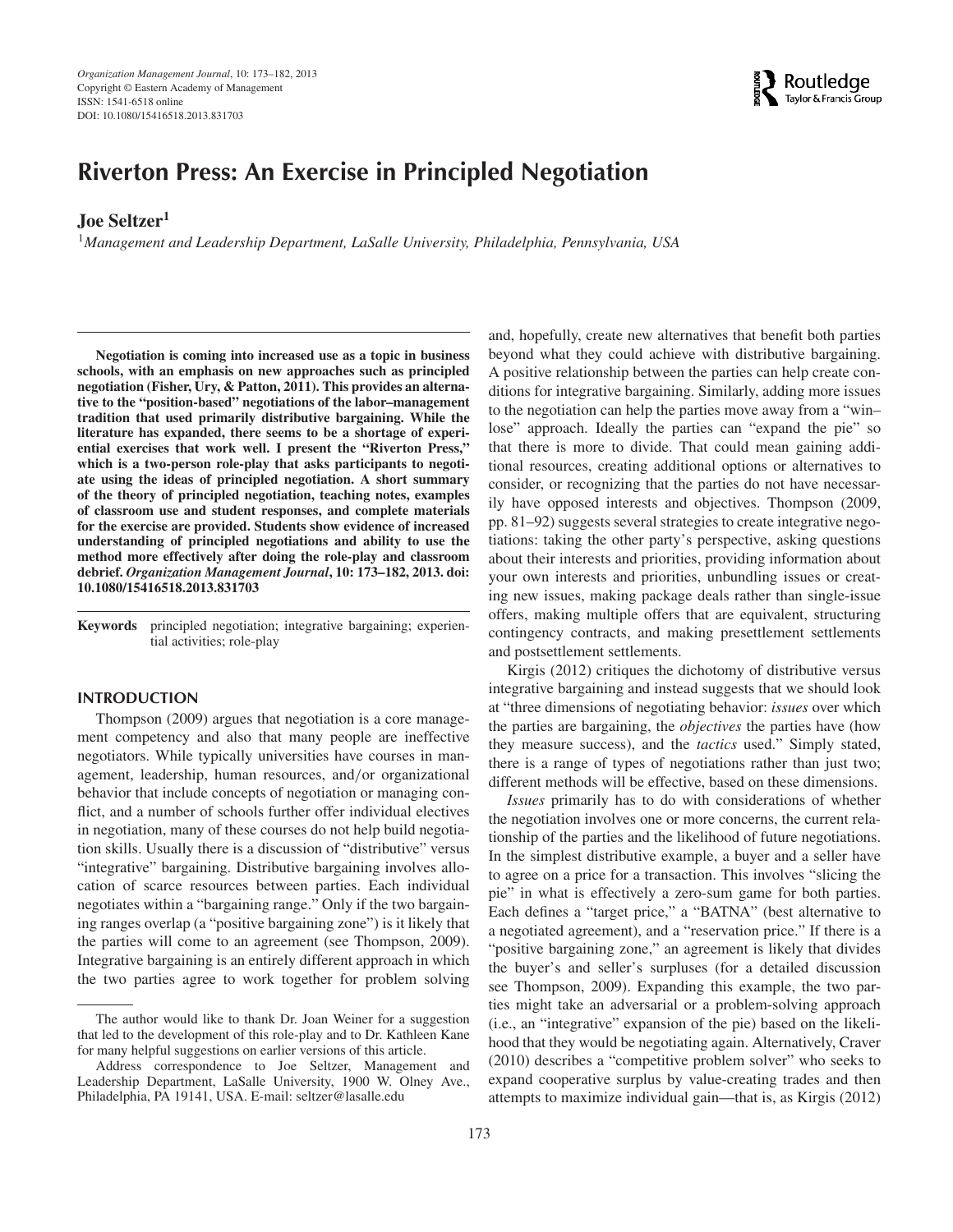notes, expanding the pie and trying to eat all of it. More complex negotiations have to do with multiple issues to be negotiated and*/*or ongoing or expected future relationships between the parties and require different approaches.

*Objectives* are the parties' goals. Again, this can range from maximizing individual gain to focusing on fairness and objective criteria (see Fisher, Ury, & Patton, 2011) and is likely to change due to specific circumstances of the negotiation. Another way to describe this is to compare cooperative versus collaborative goals for the parties.

*Tactics* are the methods used in the negotiation to accomplish the parties' objectives. Kirgis (2012) suggests picking tactics that are effective given the situation. Several books by Ury and others (Fisher & Ury, 1983; Fisher, Ury, & Patton, 2011; Ury, 1991) provide the basis of a new form of negotiation based on collaborative or integrative bargaining (see Lewicki, Weiss, & Lewin, 1992). Neese (1999) says:

Principled negotiation works well because it is outwardly focused. Standard positional bargaining, on the other hand, focuses on entirely on the self. The first establishes common bonds and a shared search for solutions. The latter produces isolation and engenders ultimatums. Either may result in agreement, but the first builds relationships for the future while the second often leads to resentment and distrust. (p. 1)

Key elements in principled negotiation involve looking for more than one issue to negotiate (i.e., increasing the chances of tradeoffs that create value), creating new options (i.e., expanding the pie), focusing on interests rather than positions (Fisher et al., 2011), and "selling the future" (i.e., a positive outcome of this negotiation will lead to the increased likelihood of future negotiations; Neese, 1999).

Ury (1991) discusses how to deal with another party who does not want to use principled negotiations: for example, when the other doesn't understand the process of principled negotiation, or see the benefit of this type of negotiation or when negative emotions predominate; alternatively, if the other person believes they have more power and can win the negotiation, that person may not be willing to use principled negotiation. Ury suggests as a goal "not to win over the opponent, but to win him over" (p. 145) Instead, he suggests a strategy for "breakthrough negotiations":

- 1. Control your own behavior, don't react to the emotions, "go to the balcony."
- 2. Defuse negative emotions, break through resistance, "disarm your opponent," "step to their side."
- 3. Create a favorable negotiating climate, don't bargain from positions, "change the game," "reframe."
- 4. Bridge the gap of his interests and yours, "make it easy to say yes."
- 5. "Make it hard to say no," use your power without making the opponent your enemy, "bring them to their senses, not their knees," help your opponent understand that the best way to "win" is to negotiate (see Ury, 1991).

Principled negotiation is an increasingly utilized strategy in business organizations and the legal profession (McClendon, Burke, & Willey, 2010) and has come into use in such widely disparate fields as baseball collective bargaining (Hanson, 2008), physicians denying patient requests (Paternitti et al., 2010), hostage negotiation (Baruch & Zarse, 2012), public health (Burke & Friedman, 2011), construction (Chow, Cheung, & Yiu, 2012), and peace negotiations (Sharpiro, 2012). Similarly, principled negotiation is widely discussed in business schools; however, experiential exercises to help teach business students these new methods for negotiation are somewhat limited in number.<sup>1</sup> For example, the classic exercise on negotiation is the Ugli Orange (in Bowen, Lewicki, Hall, & Hall, 1997), where two persons are given roles that ask them to negotiate with a fruit importer who controls most of the world's supply of a rare fruit, the Ugli Orange. The two can talk for a while before being given the chance to bid competitively on the oranges. Frequently used are distributive strategies such as each taking half of the number of available oranges or trying to convince the other party that one's own company has a greater need for the oranges. An integrative strategy is also possible, if the two parties share enough information to learn that one person only wants the juice of the oranges and the other only wants the rind. While this is an interesting exercise to help students see the value of integrative bargaining, the Ugli Orange does little to help them learn behaviors to carry on such negotiations. I have created a role-play that explicitly asks the students to use principled negotiation to address a complex negotiation problem.

#### **THE RIVERTON PRESS EXERCISE**

Briefly, Dale and Pat have decided to end a 10-year business relationship and sell the small print shop in Iowa from which they also published the *Riverton Review*, a literary magazine. They would like to use a principled negotiation process to divide the assets of the business. The student reads the role-play instructions for either Dale or Pat and works in a small group to develop a negotiation plan based on ideas of principled negotiation. Some information is known to both (e.g., Dale's desire to work in New York City, Pat's coming marriage to the only child of the wealthy owner of a car dealership in Riverton, available assets such as an old printing press, substantial cash from the sale of the building) and some is known only to one (e.g., Dale's opportunity for a job in New York, Pat's friend who would buy the inventory of the print shop and press). Some assets are easy to divide (e.g., Dale wants the laptop, Pat wants the desk, and there is cash in the bank), while others appear unique (e.g., an old lithograph, reprint rights to published work). If clever, students are able to create options to ensure that each party's needs are met. Both parties are primed to use principled negotiation and are given a short time to negotiate. The students do the roleplay in pairs and the class discusses the outcome in the context of the framework of principled negotiation. The reader may find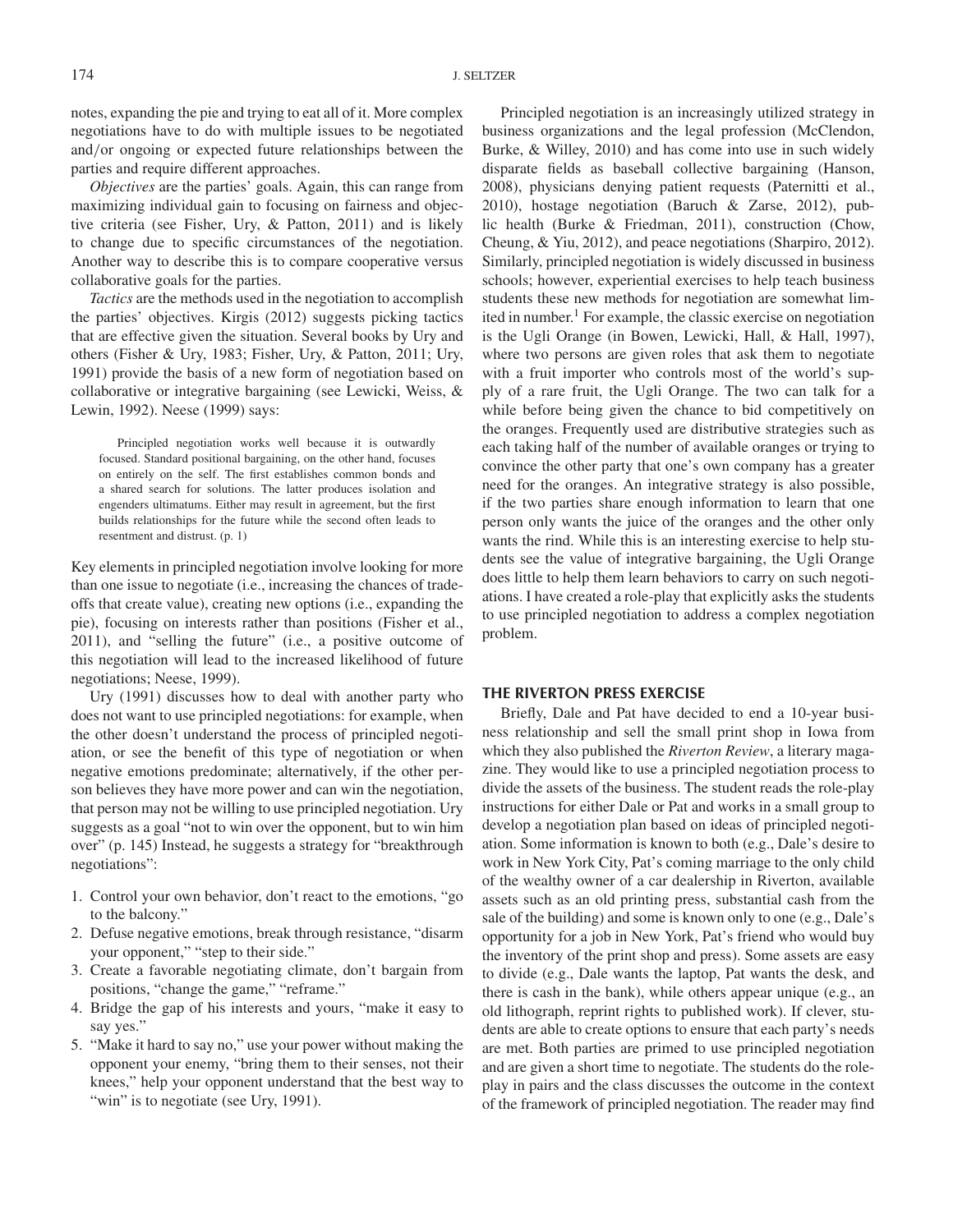it helpful to look at the role-plays in Appendixes B and C before continuing to read this article.

## **TEACHING PRINCIPLED NEGOTIATION**

Appendix A is a class handout entitled "Notes on Principled Negotiation" and can form the basis of a short lecture that emphasizes the following:

- 1. Prepare by identifying and prioritizing your own interests, needs, and objectives and your best guess of those of the other party. Also determine your best alternative to a negotiated agreement (a BATNA) and a walk-away position.
- 2. Set the table for negotiations by focusing on the goal of mutual gains toward "produc[ing] an agreement that meets the needs of both sides while improving or at least maintaining personal relationships" (Neese, 1999). "Sell the future" by showing the potential inherent in reaching an agreement (Neese, 1999). Establish mutually agreed-upon objective criteria for decision making (e.g., use existing standards, precedents).
- 3. Begin the negotiation and collect information by sharing information, asking questions, and listening carefully. Focus on interests rather than positions, identify superordinate goals, and try to understand the other party's perspective and constraints. Look for common ground and points of agreement, not disagreement.
- 4. Complete the negotiation by gaining a broad perspective, defining success in terms of gains rather than losses, and inventing new options for mutual gain. The best negotiations build relationships for the future.

After the lecture, the Riverton Press exercise provides an opportunity for students to practice principled negotiation. It fits well into a 50-minute class period or can run for longer.

#### **Notes on Running the Exercise**

If you use the exercise in a 50-minute class, provide background reading or a lecture in the previous class. In a 75-minute or longer class, you can do the lecture immediately before running the exercise (see Table 1 for a schedule of the exercise).

With a small class it is possible to divide the class in half and have two groups for prenegotiation discussion. With a larger class, I recommend creating several groups (each sized four to six) to discuss the plan for negotiations. Then pair the students and have them do the role-play. When most of the groups have finished, announce that one more minute remains. Groups do not all have to finish, although most will.

After the role-play, begin the discussion by asking: What was the final agreement? Get several groups to report. You might focus on two issues. Who will edit the *Riverton Review*? Both Dale and Pat want to, but the current options have only one editor. Second, if both are willing to share information, they will learn that they have about a dozen old lithographs that are probably worth about \$1,500 each. Without sharing information, Dale will get only one and Pat will get the others, but not know their value.

Ask: How much did you share information with the other person? Have several groups report. For mutual problem solving, it is essential that there be an open communication. I often do another role-play (Seltzer & Smither, 2007) before Riverton Press and ask students to compare the extent to which they used collaborative bargaining (Thomas, 1992) in each role-play. Typically, most say that they followed principled negotiation more completely in the Riverton Press role-play and give examples of listening better, looking for the other's interests, and creating alternative approaches.

The lithographs provide an opportunity to discuss an ethical dilemma. If you are Dale, you know that the lithograph in the office is worth \$1,500. Should you share this information with Pat? If you keep the information secret, you are likely to get the lithograph for a small amount. If you tell Pat, you can expect a split or \$750. On the other hand, for principled negotiation to be successful, sharing information is critical to creating new options. You can discuss how different pairs handled this issue.

A third question is: Did you use principled negotiation? How? Students will have filled out a worksheet (Appendix D) that, in effect, provides a summary of the elements of principled negotiation. Students can identify the parts that they successfully used during the negotiation. For example, in the basement, there is an old printing press. Dale found a buyer, but the person has a problem paying right away. Further, the equipment has to be moved immediately in order to sell the building. This is a good opportunity to discuss the concept of a BATNA, as Pat knows the press could be sold for several hundred dollars as scrap. Thus, any arrangement that generates either cash or a reasonable likelihood of future payment that is more than the scrap value is worth taking. Various additional negotiation strategies can also be discussed, which provides a nice review and reinforcement of the topic of principled negotiation.

#### **An Optimum Solution**

While it isn't necessary for pairs to reach an optimum solution, it might be helpful for the instructor to think about what it would look like. In the negotiation, Dale and Pat can divide the assets as they wish, in order to get to an agreement. I suggest the total assets are about \$94,800.

- 1. Pat and Dale split the \$35,000 in cash in some manner.
- 2. They sell the inventory of paper and print shop customer list to Pat's friend for \$4,000.
- 3. They sell the rights to the Austin book for \$25,000 and a job for Dale.
- 4. The rest of the assets of the *Riverton Review* and Riverton Press are either sold to Pat's friend for \$10,000 (or some reduced amount because the Austin book is no longer included) or sold to Somerton for \$5,000 with the understanding in either case that Pat will edit the *Riverton Review*.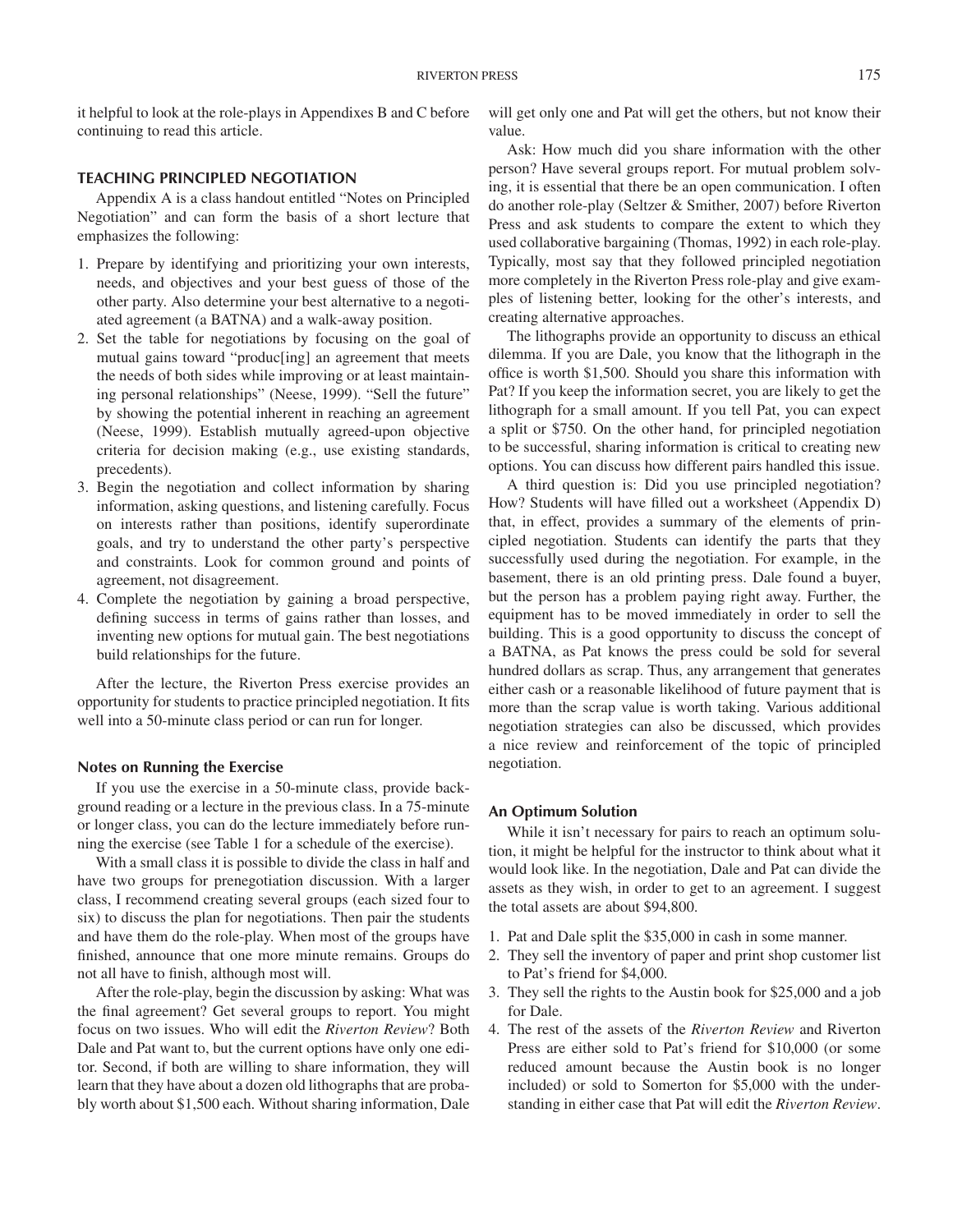## 176 J. SELTZER

#### TABLE 1

### Schedule for Riverton Press: An exercise in principled negotiation

## Purpose:

- 1. To introduce the topic of principled negotiation.
- 2. Students will increase their understanding of key elements of principled negotiation including focusing on interests rather than positions, creating value, developing new alternatives, adding issues to the negotiation.
- 3. Students will better understand when principled negotiation is an appropriate tactic and will develop their skill to use it effectively.

#### Group size:

Pairs of students in almost any size class will work. Allow longer for debriefing in a larger class.

Appropriate audience:

Works well with undergraduate students as well as with graduate students (e.g., evening, full-time, or executive MBA students)

Time required:

45–60 minutes if you do the lecture on principled negotiations in a previous class.

Preparation by students: Read text or notes on principled negotiation (see Appendix A).

Preparation by instructor:

Lecture on principled negotiations in previous class or beginning of class. Provide a copy of "Notes on Principled Negotiation" (Appendix A) for each student.

Make one copy of each role, the "Plan for Principled Negotiation," and final agreement forms for each pair of students (see Appendixes B to E).

|                                                                        | Unit time        | Total time       |
|------------------------------------------------------------------------|------------------|------------------|
| Exercise schedule:                                                     |                  |                  |
| 1. Split class in half and distribute cases to read.                   | $5 \text{ min}$  | $5 \text{ min}$  |
| Half of class gets the role for Dale, the other half gets the role for |                  |                  |
| Pat (Appendixes B and C).                                              |                  |                  |
| 2. Groups from each side of the class begin discussion of how to       | $15 \text{ min}$ | $20 \text{ min}$ |
| plan for a principled negotiation. If the class is large, break into   |                  |                  |
| smaller groups on each half of the class (about four to six people     |                  |                  |
| per group). Use the Notes on Principled Negotiation and                |                  |                  |
| Worksheet form to help develop a plan (Appendixes A and D).            |                  |                  |
| 3. Have students form pairs across the halves of the class and do the  | $10-15$ min      | $35-40$ min      |
| role-play. Record their agreement on the Final Agreement form          |                  |                  |
| $(A$ ppendix E).                                                       |                  |                  |
| 4. Discuss the results with the whole class. Use the questions below   | $10 - 25$ min    | $45 - 60$ min    |
| to guide discussion.                                                   |                  |                  |
| a. What was the final agreement?                                       |                  |                  |
| b. How much did you share information with the other person?           |                  |                  |
| c. Did you use principled negotiation? How?                            |                  |                  |

- 5. Dale gets the laptop (value \$800), Pat gets the oak desk, and they sell the rest of the office furniture and the desktop and printer for whatever amount they can get (possibly \$500).
- 6. The old printing press is offered to the person Dale knows. While the \$2,000 has some strings attached, you might get a deposit greater than the salvage value with the agreement to take the printing press immediately and pay the remainder over time. This makes a good example to explain BATNA.
- 7. Dale and Pat each keep a lithograph (\$3,000). The 11 lithographs worth a potential \$1,500 each will be sold, adding \$16,500 to the total assets.

### **Experience With the Exercise**

Students have responded well to the exercise. Their initial plan from the worksheet and group discussion usually identified the primary need for Dale to have the opportunity to get to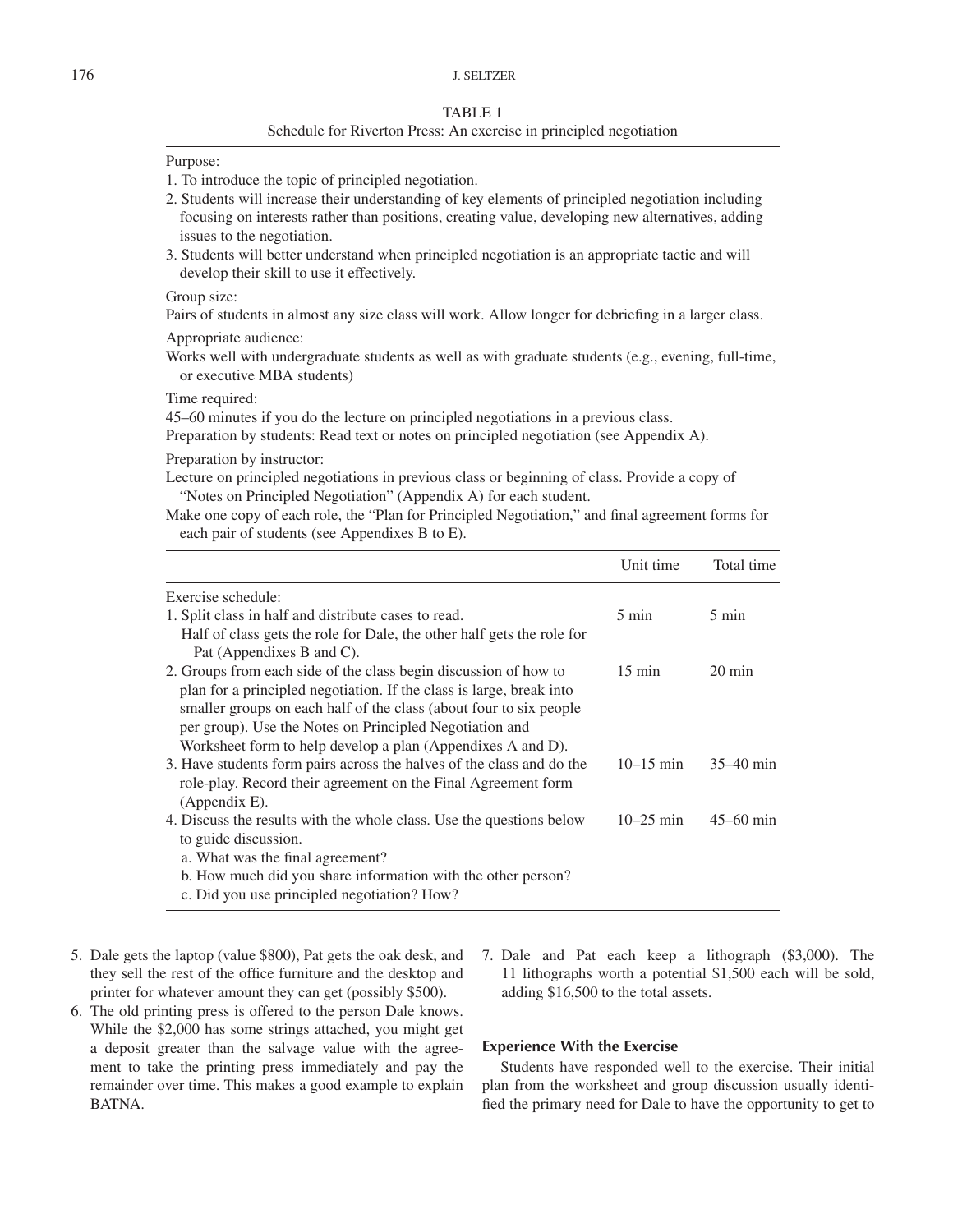New York with a job. A secondary need is for substantial cash. Additional needs for a laptop and a desire for the lithograph in the office are more minor. Pat's needs are simpler—the desire to continue to edit the *Riverton Review* is predominant. Pat also wishes to get on with his or her life and may be willing to help Dale get on with his or her life. If both would like to remain friends, this can motivate each party to use a more collaborative process for resolving the conflict. While both parties can identify their own needs, they can only guess at the other's needs. Thus, they will need a strategy to find this out. The worksheet (Appendix D) helps students develop this strategy, which they typically use in the role-play, at least to an extent. Groups do not need to complete the entire worksheet, just do about the first seven items.

There has been good discussion after the role-play, and when asked, the students have said that they liked and learned from the exercise. In a rather unscientific survey in my most recent class, 19 of 27 part-time MBA students said they "agreed" and the remaining 8 "strongly agreed" with the statement, "After doing the Riverton Press, I had a better understanding of principled negotiation." When asked to comment on what was effective, responses included:

- The example was challenging because it presented many factors to consider which I believe are true to a real-life negotiation situation.
- It gave me a sense of what my interests were and trying to find a way to solve the problem and make everyone happy.
- It was a complex case study with multiple points of negotiation to consider.
- Forced me to prioritize my needs and interests.
- Taking a step back and listening to the other person and then seeing what they were willing to give up to get what they ultimately wanted.
- The detailed planning of what each person wanted to achieve from the agreement made it easier to be open and honest with the other party.
- Looking for points of agreement helped resolve the time of discussion.
- Seeing the amount of effort it takes in order to come to an agreement.
- Related to my job and helped me think of things to do when talking to my COO [chief operating officer]. $<sup>2</sup>$ </sup>

There were also four suggestions for improvement that have been incorporated into the role-play.

I have used the exercise with undergraduates and with parttime MBA, full-time MBA, and executive MBA students. For the latter group, my time estimates were short because the exercise created so much useful discussion. In practice, I allowed the executive teams to prepare for about 45 (rather than 15) minutes. The part-time MBA students took about 20 minutes to plan and were generally more collaborative than in a previous exercise on negotiation. Most pairs reached an agreement, usually because Pat allowed Dale to take the job in New York. In a few cases, a side payment was made to Pat to compensate for the loss of income as editor. However, with the lithographs, only about one-third of the pairs shared enough information for both parties to realize that there were extra lithographs in the basement and that they likely had substantial value.

With executive MBA students, the discussions were much richer and the outcomes more creative. Four different options were developed among the six pairs in a course, including the idea of approaching Somerton Press to renegotiate. This was based on the assumption that Somerton Press really only wanted the rights to the Austin book and would settle either without Riverton Press or with allowing Pat to be a co-editor (see role-plays in Appendixes B and C for more explanation). If Somerton agreed to take only the Austin book, Pat was still able to have his or her needs met, as was Dale. Further, it was possible to sell some of Riverton Press's assets to Pat's friend to maximize their cash. While all executive MBAs shared information, again only about one-third disclosed about the lithographs.

The classroom discussion has tended to bring out the ways in which principled negotiation work. Student response has indicated that they understand the process of principled negotiation. At the end of the discussion, I usually briefly summarize the key points of principled negotiation (see Appendix A).

Dr. Kathleen Kane, a colleague of mine at the University of San Francisco, has been using the Riverside Press for several years in a course in negotiation. The course assignment is to write two papers. The second of these is to write about the student's experiences in a full-day conflict simulation. Dr. Kane said that students often bring up that they used their learning of the importance of sharing information (from Riverside Press) in doing the simulation. Dr. Kane explained that in her course, she distributes the Dale and Pat roles at random and gives the students a week to prepare and plan. However, the students don't know who they will negotiate with until the following week. She reports that while some students use primarily distributive bargaining, most are willing to share some information and work toward creative outcomes that go beyond the written roles (to "expand the pie"). To debrief, Dr. Kane asks each pair to describe their negotiation, outcome, and level of satisfaction. While all are initially satisfied, many become less so when they hear how others handled the situation. When both parties are involved in the final outcome (e.g., both will edit the *Riverton Review*, plan to do future things together), there is the highest level of satisfaction. When the participants worked toward severing all ties and not expecting to ever see each other again, they also reported being the least satisfied. Students described in their papers (without prompts) that they came to understand that the relationship between the parties was really important in negotiations. Several said it was the first time they really understood this idea. Dr. Kane commented that she felt that two key elements of the success of this exercise were that students really had to prep for the exercise (which was presented about two-thirds of the way through the course) and that seeing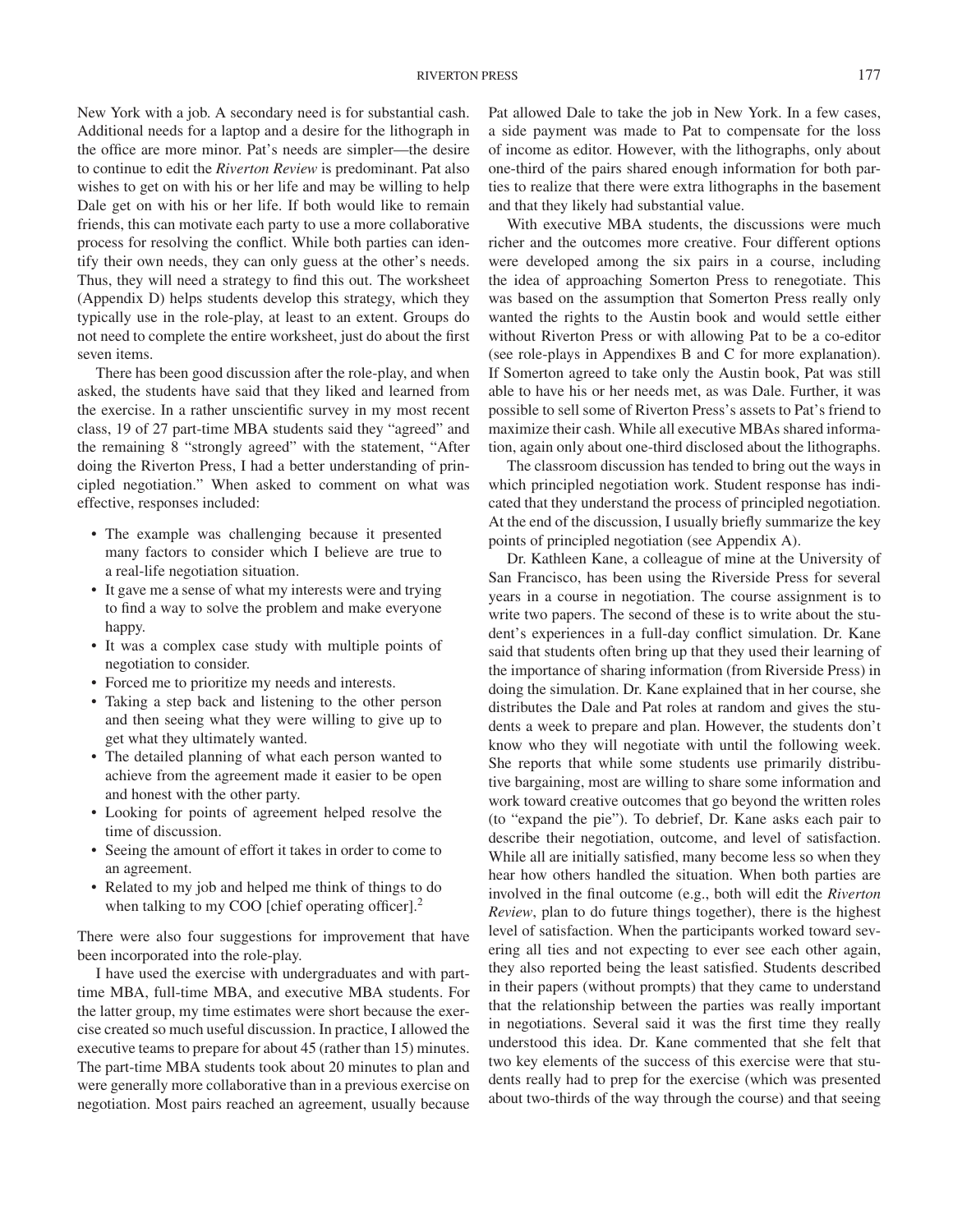how different dyads handled the same roles was where the most important learning occurred. Similarly, I have found that in the full-time MBA class (which is a  $1\frac{1}{2}$ -credit course, rather than a single session on conflict management and negotiation) students apply what they have learned in Riverton Press to a later assignment: individual negotiations in which students attempt to trade for increasingly valuable objects. To be very successful, they need to find ways of "expanding the pie." For example, one student knew that a neighbor who was gardening using an old and broken shovel would be willing to trade for a better shovel. The student located a friend with an extra shovel who was willing to make a trade for a small item. Then taking the shovel to the neighbor, the student was able to get a more "valuable" item (a generator) in return because the neighbor no longer needed it.

Riverton Press is an easy-to-use exercise in principled negotiation that helps students learn and practice applying this concept. The complete materials for the exercise are included as appendixes.

#### **NOTES**

1. Additional resources for negotiation are available at Harvard's Program on Negotiation (www.pon.harvard.edu/category/research\_projects/negotiationpedagogy-program-on-negotiation) and Northwestern's Dispute Resolution Center (www.negotiationexercises.com).

2. Selected comments by students in MBA 810, December 2012.

#### **REFERENCES**

- Baruch, M., & Zarse, N. (2012). Components in a hostage negotiation training curriculum. *Journal of Police Crisis Negotiations*, *12*(1), 39–50.
- Bowen, D. D., Lewicki, R. J., Hall, D. T., & Hall, F. S. (1997). Experiences in organizations (4th ed.). New York, NY: Wiley.
- Burke, R. G., & Friedman, L. H. (Eds). (2011). *Essentials of management and leadership in public health*. Sudbury, MA: Jones & Bartlett.
- Chow, P. T., Cheung, S. O., & Yiu, T. W. (2012). A cusp catastrophe model of withdrawal in construction project dispute negotiations. *Automation in Construction*, *22*, 597–604.
- Craver, C. (20120). The inherent tension between value creation and value claiming during bargaining interactions. *Cardozo Journal of Conflict Resolution 12*(1), 1–18.
- Fisher, R., & Ury, W. (1983). *Getting to yes: Negotiating agreement without giving in*. New York, NY: Penguin Books.
- Fisher, R., Ury, W., & Patton, B. (2011). *Getting to yes: Negotiating agreement without giving in* (3rd ed). New York, NY: Penguin.
- Hanson, A. (2008). The trend toward principled negotiations in Major League Baseball collective bargaining. *Sports Law Journal*, *15*, 221–246.
- Kirgis, P. F. (2012). Hard bargaining in the classroom: Realistic simulated negotiations and student values. *Negotiation Journal*, *28*(1), 93–115.
- Lewicki, R. J., Weiss, S. E., & Lewin, D. (1992). Models of conflict, negotiation and third party intervention: A review and synthesis. *Journal of Organizational Behavior*, *13*(3), 209–252.
- McClendon, B., Burke, D. D., & Willey, L. (2010). The art of negotiation: What the twenty-first century business student should know. *Journal of Legal Studies Education*, *27*(2), 277–319.
- Neese, T. (1999, July 26). Learning the art of principled negotiation. *Journal Record*, Oklahoma City, OK, p. 1.
- Paternitti, D. A., Fancher, T. L., Cipri, C. S., Timmermans, J. S., & Kravitz, R. L. (2010). Getting to "no": Strategies primary care physicans use to deny patient requests. *Archives of Internal Medicine*, *170*(4), 381–388.
- Seltzer, J., & Smither, J. W. (2007). "Where there is a will *...* ": A new exercise to explore distributive and integrative conflict management. *Organization Management Journal*, *4*(3), 259–286.

Shapiro, P. L. (2012). *Encyclopedia of peace psychology*. New York, NY: Wiley. Thomas, K. (1992). Conflict and conflict management: Reflections and update. *Journal of Organizational Behavior*, *13*(3), 263–275.

Thompson, L. L. (2009). The mind and heart of the negotiator (4th ed.). Upper Saddle River, NJ: Prentice Hall.

Ury, W. (1991). *Getting past no: Negotiating agreement without*. New York, NY: Bantam.

#### **APPENDIX A: NOTES ON PRINCIPLED NEGOTIATION**

- 1. **Prepare.** McRae (2005) suggests "Come to the table incredibly well-prepared." You need to: (a) identify your own interests and prioritize them, (b) identify what you need from the negotiation, (c) make a list of objectives and prioritize them (Augustine, 1997), (d) try to understand the other party's interests, (e) attempt to understand the other party's emotional issues and real objectives (Augustine, 1997), and (f) decide what you will do if an agreement can't be reached. Note that your power in a negotiation will increase proportionately to the viability of your alternatives, so determine your best alternative to a negotiated agreement (a BATNA). A well-defined BATNA will give you needed perspective to avoid accepting an agreement you should reject, and help you make the most of your assets. (g) Write down in advance your walk-away position. Augustine (1997) says that "the hardest thing in negotiating is not to get caught up in the spirit of the chase."
- 2. **Set the table for negotiations.** Principled negotiation works well because it is outwardly focused. Standard positional bargaining, on the other hand, focuses entirely on self. You want to keep focused on the goal of mutual gains toward "produc[ing] an agreement that meets the needs of both sides while improving or at least maintaining personal relationships" (Neese, 1999). Ideally, you can establish a teamwork relationship in which both parties will cooperate and jointly solve the problem underlying the negotiation. You also need to "sell the future" by showing the potential inherent in reaching an agreement (Neese, 1999). Finally, it is helpful to establish mutually agreed-upon objective criteria for decision making (e.g., use existing standards, precedents).
- 3. **Begin the negotiation.** You want to collect as much information as possible. You do this by sharing information, asking questions and listening carefully. (Much of the following is taken directly from or builds on Fisher and Ury [1983], Fisher et al. [2011], and Ury [1991].)
	- (a) **Focus on interests, not positions**. Reframe the discussion to try to identify interests.
	- (b) If possible, establish **superordinate** or overarching **goals** that are important to both parties.
	- (c) Try to **depersonalize** the issue by separating the people from the problem. Be aware of and "own" your feelings, work to control your emotions (Augustine, 1997). Use active listening to help the other party share their feelings. (Fisher, et. al., 2001)
	- (d) **Ask questions** (Byrnes, 1987) and listen carefully. Neese (1999) says that "statements generate resistance, whereas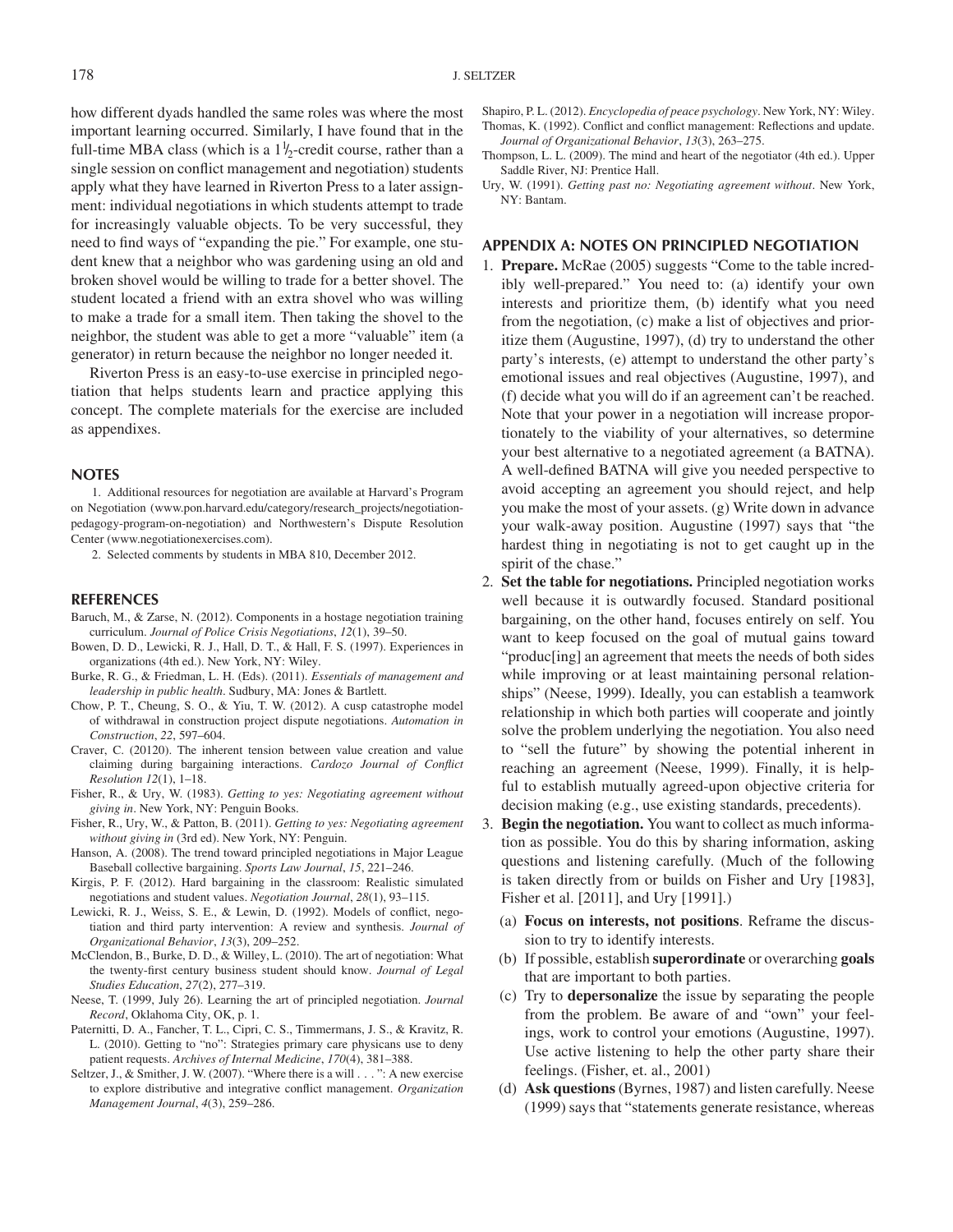questions generate answers and information that can lead to agreement."

- 4. **Step to their side.** Negotiators often fail to achieve results because they channel too much effort into selling their own position and too little into understanding the other party's perspective. Inaccurate assumptions about the other side's motivations can lead negotiators to propose solutions to the wrong problems, needlessly give away value, or derail deals altogether (Malhortra & Bazerman, 2007). You want to figure out what constraints the other party faces. Often when the other party's behavior appears unreasonable, his or her hands are tied somehow, and you can best reach agreement by helping overcome those limitations. You want to try to work with the other party by looking for common ground and points of agreement, not disagreement.
- 5. **Complete the negotiation.** Find ways to move toward an agreement.
	- (a) **Go to the balcony.** Get a broad perspective on the negotiation, focus on getting at least part of what you want, step back from "hardball" negotiations.
	- (b) **Acknowledge** the other party's negotiating points, agreeing when possible (a small wins strategy).
	- (c) **Define success in terms of gains, not losses.** Provide tentative options in terms that address the other party's interests and resolve issues that may present an obstacle to agreement (Augustine, 1997; Neese, 1999). Go more slowly if necessary. Make trade-offs of what is cheap to you and valuable to the other. Help the other side to agree (Augustine, 1997; Byrnes, 1987). Fisher et al. (1991) describes this as "build a golden bridge."
	- (d) **Invent new options for mutual gains.** Work with the other party to generate a variety of options. Separate the brainstorming from the decision-making process; be creative about solutions that meet mutual interests and needs (Fisher et al., 1991). Other ideas: (i) obtain added resources, (ii) cost cutting increases available resources, (iii) provide "nonspecific compensation" by trading issues or paying using an unrelated issue. For example, when looking for a new job and negotiating salary, realize that other nonmonetary things (e.g., flexibility of schedule, educational benefits) can be traded for salary (Pruitt, 1983).
- 6. **Finalize the deal.** Make sure there is understanding and agreement on solutions. If a deal appears lost, stay at the table and keep trying to learn more. Even if you don't agree, thank the other party at the conclusion of the negotiation. The best negotiations build relationships for the future. McRae (2005) suggests using a third party to find additional options and "postsettlement settlements."
- 7. **Implementation mind set.** Ertel (2004) suggests, "Companies must remember that the best deals don't end at the negotiating table—they begin there" (p. 63). To do so requires several new approaches that help create

conditions for long run success: 1. Start with the end in mind. 2. Help your counterpart prepare. 3. Treat alignment as a shared responsibility. 4. Send one unified message. 5. Manage the negotiation like a business exercise (Ertel, 2004).

## **References**

- Augustine, N. R. (1997). *Augustine's travels*. New York, NY: AMACOM Books.
- Byrnes, J. F. (1987). Ten guidelines for effective negotiating. *Business Horizons*, *30*(3), 7–13.
- Ertel, D. (2004). Getting past yes: Negotiating as if implementation mattered. *Harvard Business Review*, *82*(11), 60–68.
- Fisher, R., & Ury, W. (1983). Getting to yes: Negotiating agreement without giving in. New York, NY: Penguin.
- Fisher, R., Ury, W., & Patton, B. (2011). *Getting to yes: Negotiating agreement without giving in* (3rd ed.). New York, NY: Penguin.
- Malhotra, D., & Bazerman, M. H*.* (2007). Investigative negotiation. *Harvard Business Review, 85*(9), 72.
- McRae, B. (2005, May*/*June). The seven strategies of master negotiators. *Ivey Business Journal Online*, p. 1
- Neese, T. (1999, July 26). Learning the art of principled negotiation. *Journal Record*, Oklahoma City, OK, p. 1.
- Pruitt, D. G. (1983). Achieving integrative agreements. In M. H. Bazerman & R. J. Lewicki (Eds.), *Negotiating in organizations* (pp. 35–50). Beverly Hills, CA: Sage.
- Ury, W. (1991). *Getting past no: Negotiating your way from confrontation to cooperation*. New York, NY: Bantam.

#### **APPENDIX B: RIVERTON PRESS—ROLE FOR DALE**

Dale and Pat were college roommates at the Columbia University and both English majors. They fantasized about starting a publishing house. Dale was from Riverton, a small town in Iowa. While in high school, Dale had worked at the local print shop operated by Mr. Harrison. After graduating from college, Dale, wanting to help care for a recently widowed mother, returned to Riverton. A few months later Mr. Harrison died and a niece who lived in Oregon inherited the business. Dale heard that she wanted to sell and convinced Pat that they could go into business together. They were able to buy the property and equipment very cheaply and Pat moved to Riverton. They attracted some customers as the only place in town for small custom printing jobs and photocopying. As planned, Dale and Pat began to edit and publish a small poetry and literary magazine (*Riverton Review*) that was well received, but struggled financially. Over time, they published some books using the name "Riverton Press" by authors who had originally submitted to the *Riverton Review*. This created a small, but steady income through sales over the Internet. So for the 10 years since the business was founded, Dale and Pat have been able to make a marginal living although neither has saved much.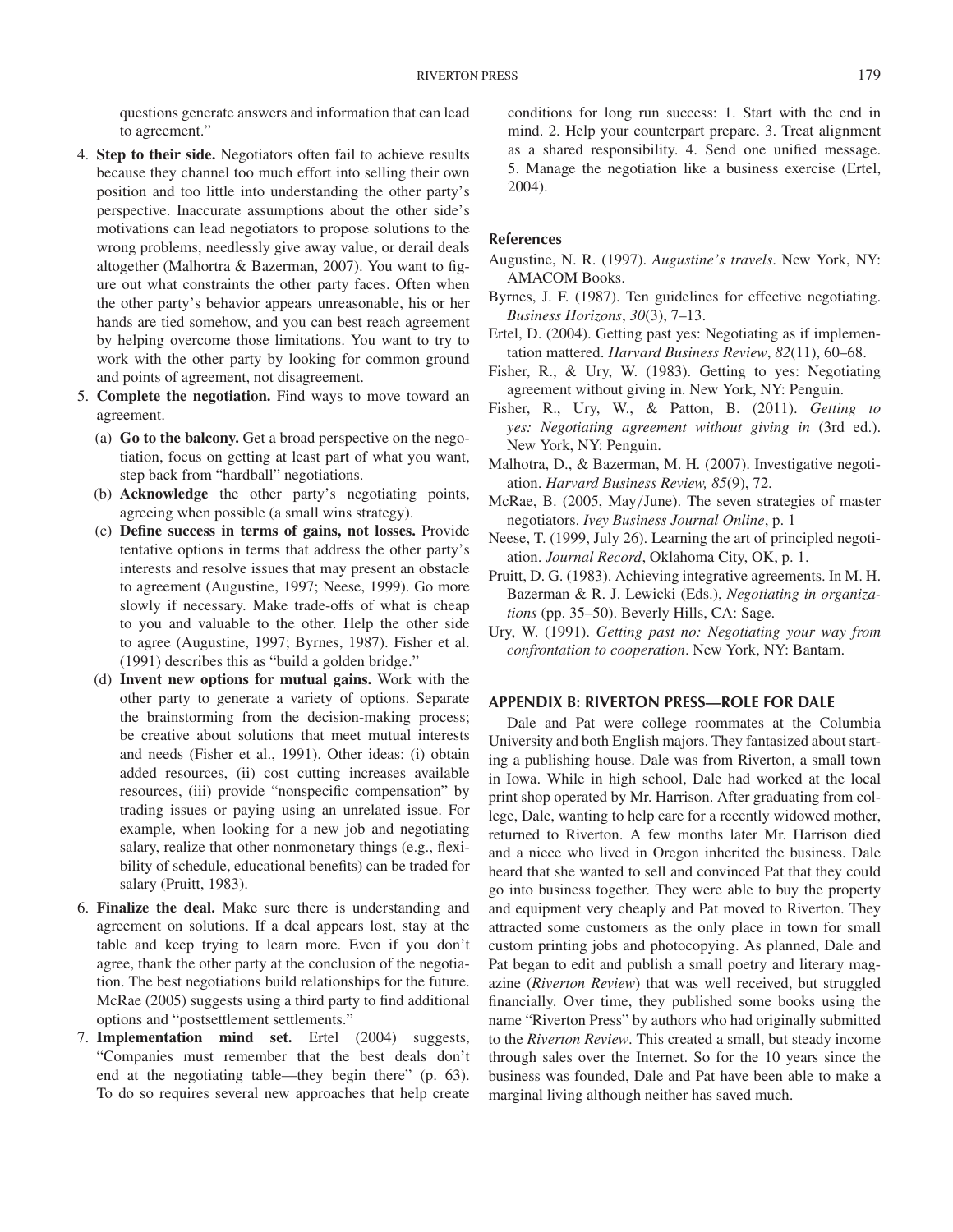For the last year, Dale and Pat have argued about continuing the magazine. Dale wants to do it online, but Pat wants it to be in print. This disagreement brought out many longstanding tensions in their relationship. In the last few months, several additional things have happened to Dale and Pat. Dale's mother died last year and Dale no longer has a reason to stay in Riverton. Dale has been dreaming of returning to New York City and working for a big publisher. On the other hand, Pat has been dating Lee for several years and recently was engaged. Lee is the only child of the wealthy owner of the car dealership in Riverton, who has offered Pat a marketing job in the business. Finally, the store next door to the print shop wants to expand and offered last month to buy the building. They want a decision this week. It would be enough to pay off the mortgage with a profit of about \$25,000 after taxes. So Dale and Pat decided to end their business relationship. Today, they need to figure out how to divide their corporate assets, which are:

- 1. There is about \$10,000 in the bank account, plus \$25,000 from the sale of the building.
- 2. There is about \$20,000 in inventory of paper, printing materials, and supplies (which possibly could be sold for \$2,000 if there was a buyer, otherwise it is not worth much).
- 3. The assets of Riverton Press, including back copies of the magazine and a small inventory of books (a total of about \$15,000, might be sold for about \$1,500 if there was a buyer), as well as the rights to reprint the magazine and books in the future.
- 4. There are two computers (one old desktop worth maybe \$100 and a new laptop worth \$800) and a printer (worth \$200). The larger laser printer and color printer for the print shop were leased and the lease expires in two months.
- 5. There is some office furniture and several cabinets, but these are quite old and probably worth at most a total of \$200.
- 6. There are "customer lists" on the computer that represent all of the people who have used the services of the print shop, have purchased books, or subscribe to the journal.
- 7. In the basement there is some old printing equipment and other things that are left over from when Mr. Harrison owned the print shop.

Dale is happy to have the chance to finally leave Riverton. Somerton Press, a large publisher in New York, contacted Dale a month ago about buying the rights to reprint a book by John Austin, who eight years ago was an unknown writer who had published his first few poems in the magazine and sent Riverton Press his first book. They have been selling a few hundred copies a year, but Austin's recent second book was published by Somerton Press and has become popular. They tried to buy the rights to the first book and Dale took advantage of the opportunity to try to get a job with the company. The initial offer was \$50,000 for the reprint rights. Dale offered to sell the whole of Riverton Press provided that Dale could also have a job at Somerton as an editor. Somerton continued to negotiate, clearly wanting this one book and being willing to hire Dale based on

past editorial experience. In the end, an offer was made for \$25,000 for the rights to the Austin book, with Somerton hiring Dale (at a salary of \$60,000 a year) for a variety of editorial duties in New York City including editing the *Riverton Review* as an online publication. They also reluctantly agreed to buy the rights to the other books and the *Riverton Review* and the inventory of back issues and books for an additional \$5,000. Dale hasn't told Pat about any of this yet.

Dale would like to generate as much cash as possible from the sale of the business to have significant savings when going to New York City. Dale has a really old computer at home and wants the new laptop. Dale does like the old lithograph of a train that Mr. Harrison had framed and hanging on the wall of the print shop. When recently watching "The Antiques Road Show" on TV, Dale saw a similar print that was valued at \$1,500. Dale also knows someone interested in buying the old press Mr. Harrison used. They collect old printing equipment and have offered \$2,000, but can't get the money together for four months. The problem is that the press is in the basement and would need to be stored for a few months. The business next door wants to start construction soon. Dale would like to sell, but mostly wants to get out of town quickly.

Both Dale and Pat are glad that Dale is planning to move so they can go on with separate lives. They would like the relationship to end in a pleasant manner. Both took a course in "principled negotiation" at Columbia years ago, and would like to use this technique to help divide the corporate assets.

PLEASE PLAN A PROCESS FOR DALE AND PAT'S DISCUSSION USING THE CONCEPTS OF PRINCIPLED NEGOTIATION. Fill out the first seven items on the worksheet.

## **APPENDIX C: RIVERTON PRESS—ROLE FOR PAT**

Dale and Pat were college roommates at the Columbia University and both English majors. They fantasized about starting a publishing house. Dale was from Riverton, a small town in Iowa. While in high school Dale had worked at the local print shop operated by Mr. Harrison. After graduating from college, Dale, wanting to help care for a recently widowed mother, returned to Riverton. A few months later Mr. Harrison died and a niece who lived in Oregon inherited the business. Dale heard that she wanted to sell and convinced Pat that they could go into business together. They were able to buy the property and equipment very cheaply and Pat moved to Riverton. They attracted some customers as the only place in town for small custom printing jobs and photocopying. As planned, Dale and Pat began to edit and publish a small poetry and literary magazine (*Riverton Review*) that was well received, but struggled financially. Over time, they published some books using the name "Riverton Press" by authors who had originally submitted to the *Riverton Review*. This created a small, but steady income through sales over the Internet. So for the 10 years since the business was founded, Dale and Pat have been able to make a marginal living although neither has saved much.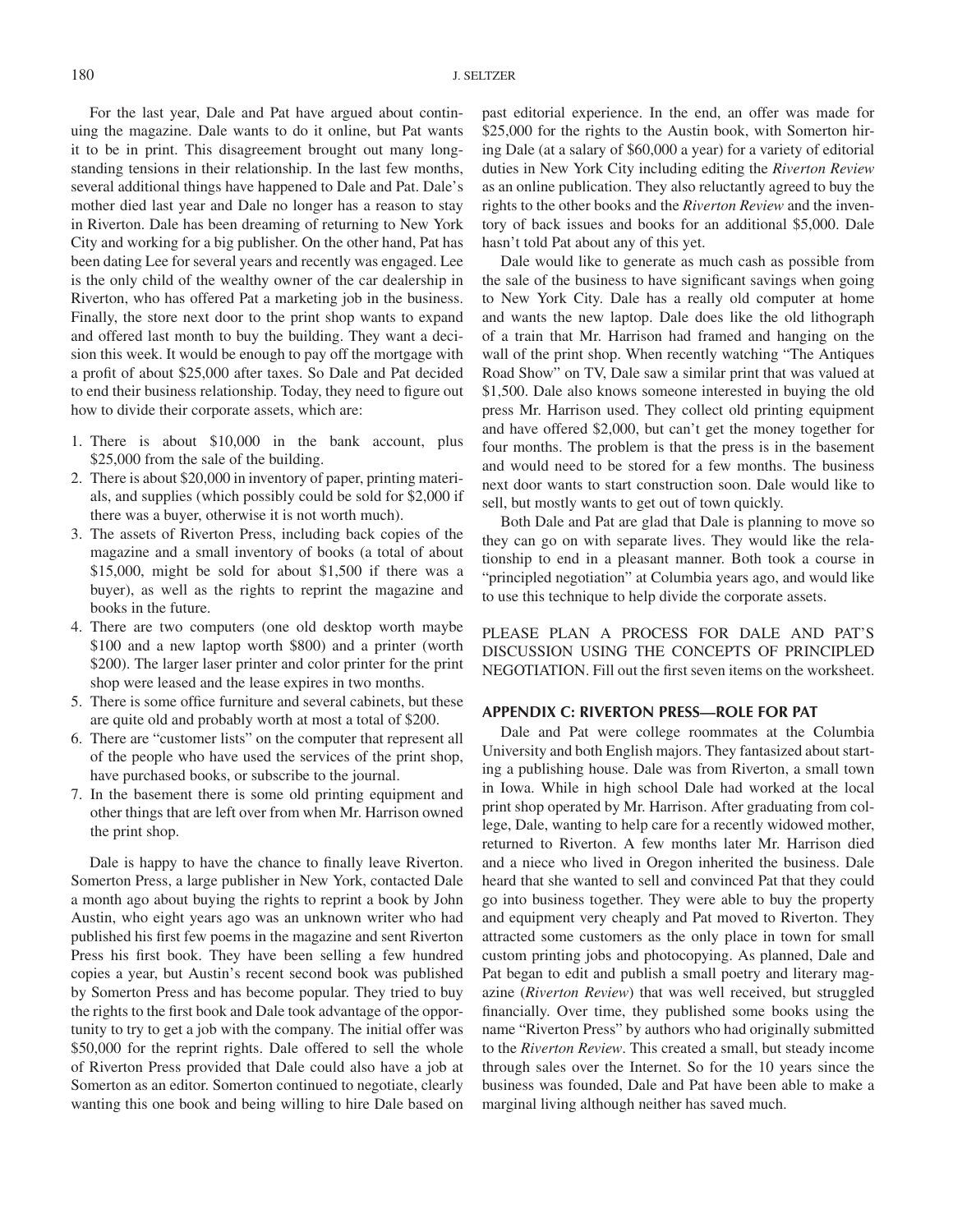For the last year, Dale and Pat have argued about continuing the magazine. Dale wants to do it online, but Pat wants it to be in print. This disagreement brought out many longstanding tensions in their relationship. In the last few months, several additional things have happened to Dale and Pat. Dale's mother died last year and Dale no longer has a reason to stay in Riverton. Dale has been dreaming of returning to New York City and working for a big publisher. On the other hand, Pat has been dating Lee for several years and recently was engaged. Lee is the only child of the wealthy owner of the car dealership in Riverton who has offered Pat a marketing job in the business. Finally, the store next door to the print shop wants to expand and offered last month to buy the building. They want a decision this week. It would be enough to pay off the mortgage with a profit of about \$25,000 after taxes. So Dale and Pat decided to end their business relationship. Today, they need to figure out how to divide their corporate assets, which are:

- 1. There is about \$10,000 in the bank account, plus \$25,000 from the sale of the building.
- 2. There is about \$20,000 in inventory of paper, printing materials and supplies (which possibly could be sold for \$2,000 if there was a buyer, otherwise it is not worth much).
- 3. The assets of Riverton Press, including back copies of the magazine and a small inventory of books (a total of about \$15,000, might be sold for about \$1,500 if there was a buyer), as well as the rights to reprint the magazine and books in the future.
- 4. There are two computers (one old desktop worth maybe \$100 and a new laptop worth \$800) and a printer (worth \$200). The larger laser printer and color printer for the print shop were leased and the lease expires in two months.
- 5. There is some office furniture and several cabinets, but these are quite old and probably worth at most a total of \$200.
- 6. There are "customer lists" on the computer that represent all of the people who have used the services of the print shop, have purchased books, or subscribe to the journal.

7. In the basement there is some old printing equipment and other things that are left over from when Mr. Harrison owned the print shop.

Pat is happy in Riverton and looking forward to a new life with a spouse and a different type of job. The last few years have really been a struggle, although editing the *Riverton Review* has been the only bright spot. While Pat and Dale used to share editorial duties, for the last four years, it has been mostly Pat's job. Pat has a friend in a nearby city, who runs a print shop and offered to pay \$4,000 for the inventory of supplies and the print shop customer list and an additional \$10,000 to take over the complete Riverton Press including reprint rights, inventory, and subscriber's list. This is way more than Pat thought they could get and the best part is that Pat could continue to edit the *Riverton Review* at a small salary. Pat doesn't so much care about the money, but would really like to continue as editor. Pat hasn't told Dale about any of this yet.

Pat doesn't care about the computer or printer since there will be one at the future father-in-law's business, but would like the old oak rolltop desk that Mr. Harrison used to use. It is rather worn, but to Pat, quite nice. Pat doesn't care about the other office furniture or things in the basement, although does believe that the old printing press is quite heavy and could probably be sold for scrap for several hundred dollars. Pat likes the old lithograph of a train that Mr. Harrison had framed and hanging on the wall of the print shop. However, if Dale wants it, Pat isn't going to argue, especially since Pat found an old box with at least a dozen more similar lithographs in the basement.

Both Dale and Pat are glad that Dale is planning to move away so they can go on with separate lives. They would like the relationship to end in a pleasant manner. Both took a course in "principled negotiation" at Columbia years ago, and would like to use this technique to help divide the corporate assets.

PLEASE PLAN A PROCESS FOR DALE AND PAT'S DISCUSSION USING THE CONCEPTS OF PRINCIPLED NEGOTIATION. Fill out the first seven items on the worksheet.

### **APPENDIX D: WORKSHEET: PLAN FOR PRINCIPLED NEGOTIATION**

What will you do to include the following issues in your plan? **Write answers for at least the first seven items.**

**Prepare**—own interests **Prepare**—own needs, objectives, and priorities **Prepare**—other's interests and needs **Prepare**—BATNA **Prepare**—walk away position **Set the table for negotiations**—mutual goals **Set the table for negotiations**—objective criteria **Begin the negotiation**—focus on interests